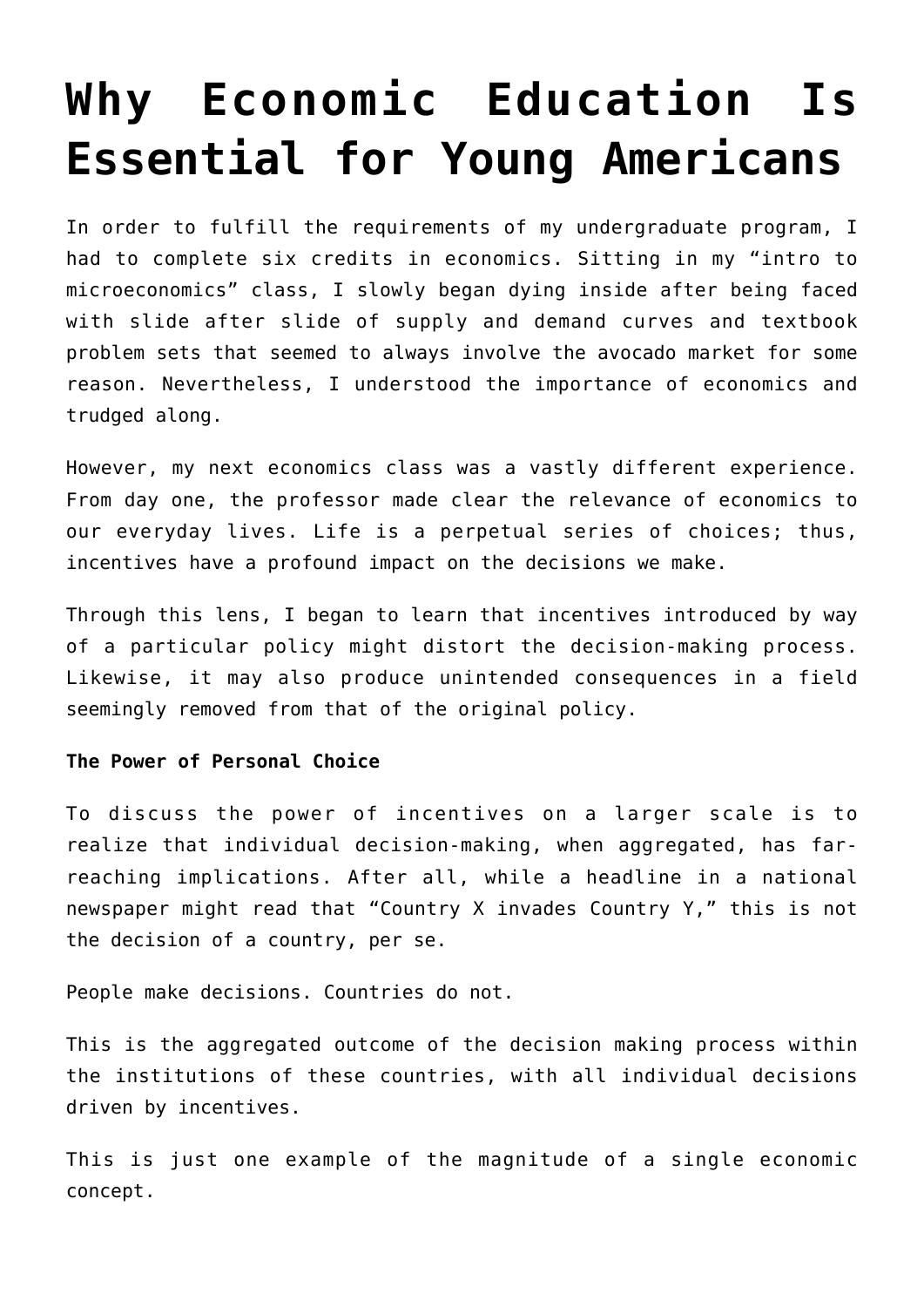Therefore, when given the opportunity to teach a class in Austrian Economics to high school students, I began to think about the most effective way to get teenagers to engage with economics, and thus thought back to my own education.

## **How Does This Affect Me?**

#### Ludwig von Mises noted that:

*"Economics deals with society's fundamental problems; it concerns everyone and belongs to all. It is the main and proper study of every citizen."*

In my view, this quote underscores the importance of my mission to treat economic education as being necessary for turning high school students into well-informed citizens.

Concepts such as the imperative of incentives, opportunity costs, and the law of comparative advantage would be a part of my class. And I would have to work at getting students to understand that these are not just abstractions present only on the pages of an economics textbook, but rather have bearing on how the world works.

An economics education is more important now than ever, especially before a student reaches college (if they choose to go).

However, economics seems to be most likely delivered to today's high school students through an advanced placement course. While students will certainly learn the basic concepts of economics, they will most likely do so by way of the endless supply and demand curves relating to the avocado market, or problem sets using the nondescript "Firm A" or "Firm B."

Where is the relevance to their own lives?

## **Economics Surpass Party Lines**

Sure, AP economics will allow students to gain college credit. But what about allowing students the ability to engage with the economic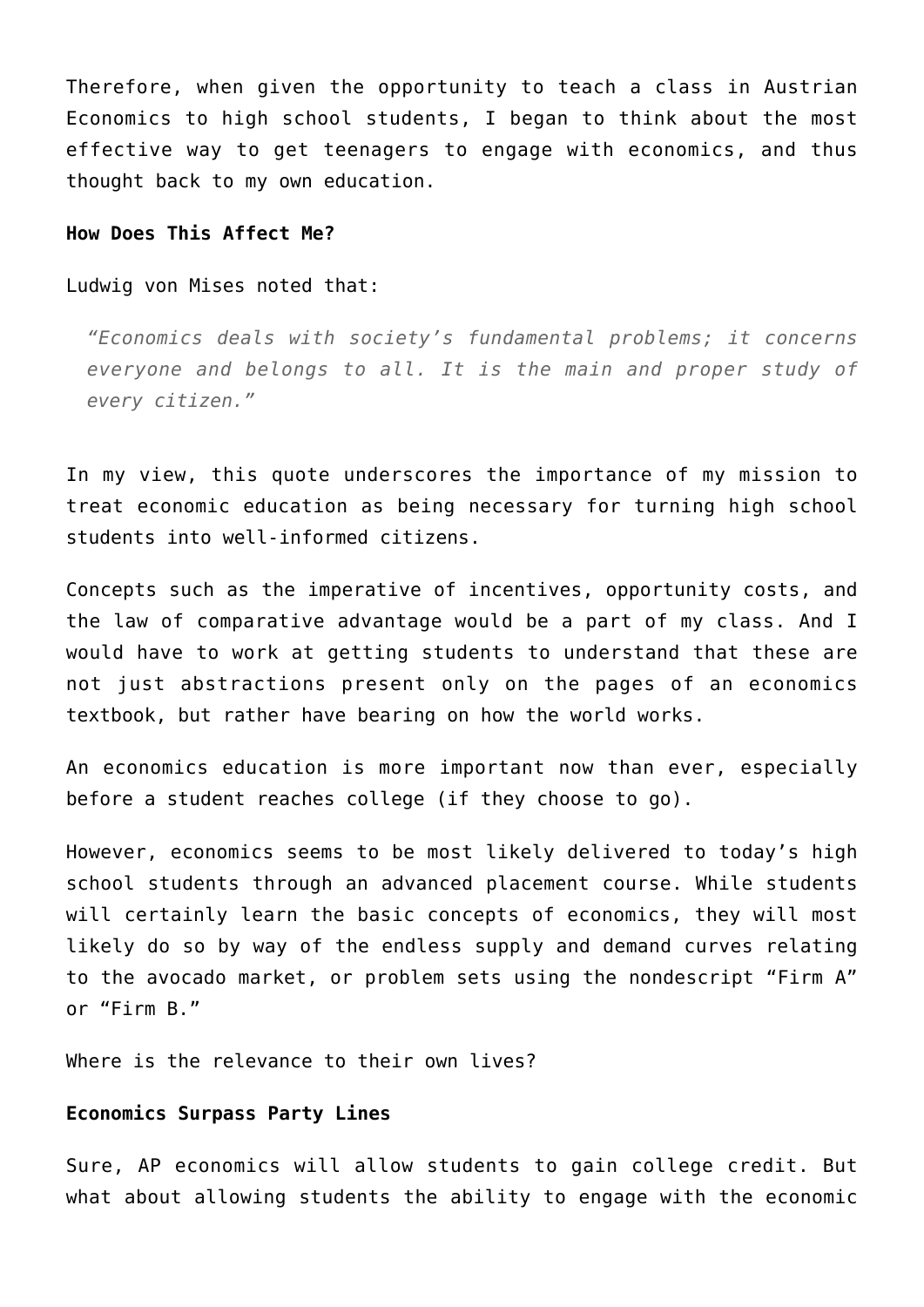way of thinking when it comes to understanding the political and social institutions that affect their everyday lives?

It thus becomes apparent (given today's over-politicization of issues) that an economic education is necessary for overcoming the degradation of public discourse.

A polarized U.S. is in a constant debate about a myriad of issues. However, debate tends to regress into accusation by both sides of the political spectrum, usually involving an attack on the opposition's morality. "If you don't support this policy, you hate American values!" or "You support this policy, so you dislike people!" might be common refrains.

Take for example the health care debate. It is quite easy to find a story today in which an individual discusses the fact that without the ACA, he or she would not have made it through a medical situation. Or, on the other side, a family might discuss the financial hardships encountered due to a hike in premiums.

However, this debate tends to deteriorate into attacks that suggest the political left's indifference towards the financial pinch on middle class families. Or the political right's disdain for impoverished Americans struggling to access health care.

However, it is perfectly acceptable to conclude that all of these concerns are valid. What if new questions were introduced concerning health care, which could reframe the debate? Questions such as:

- 1. Advancements in technology tend to improve efficiency and decrease costs in many sectors, but not health care. Why is this?
- 2. What incentives (if any) exist within the health care industry for increasing access to care and decreasing costs?
- 3. Health care expenditures amount to roughly 20 percent of U.S. GDP. Why do we spend so much more than the rest of the industrialized world?
- 4. What is rent seeking, and how does this concept influence the costs of health care?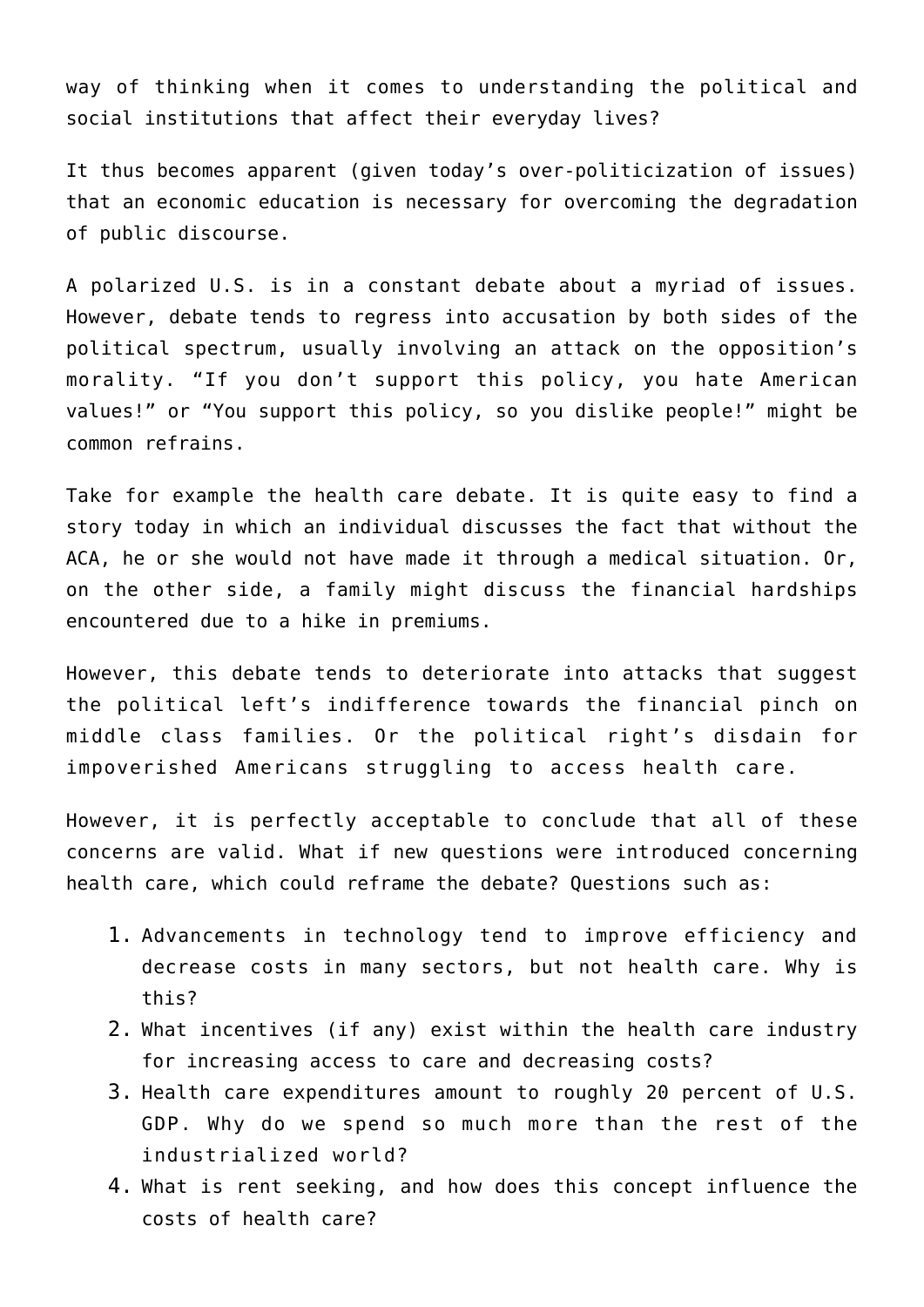By no means is economics a discipline devoid of political polarization.

However, by reframing debates in terms of economic questions, many young people may see that they really do want the same thing as their opponent; everybody truly wants affordable, accessible health care, no matter what side of the political spectrum he or she stands on.

By looking at this problem through an economic lens, perhaps access will be viewed in terms of cost, and thus lead young people to ask why they are prohibitively high. Maybe at that point, robust debate may emerge that seeks to address the problem of cost, versus debate that tends to amount to ad hominem attacks.

Thus, an economics education throughout secondary school might provide students with the tools necessary to engage in public discourse in a much more meaningful way.

Everything from evaluating a major personal decision (what is the opportunity cost of going to college?) to discussing major global issues (should the United States mobilize its military?) are topics that can be addressed in an economics course and would provide young Americans with an opportunity to evaluate arguments from a different perspective.

This is not to say that an economics education is a cure-all for our social ills. However, economics education at the secondary school level is lacking or non-existent. It's time to re-think how this discipline is presented to kids.

—

*This article was republished with permission from FEE.org. Read the original article [here](https://fee.org/articles/why-economic-education-is-essential-for-young-americans/).*

# *Dear Readers,*

*Big Tech is suppressing our reach, refusing to let us advertise and squelching our ability to serve up a steady*